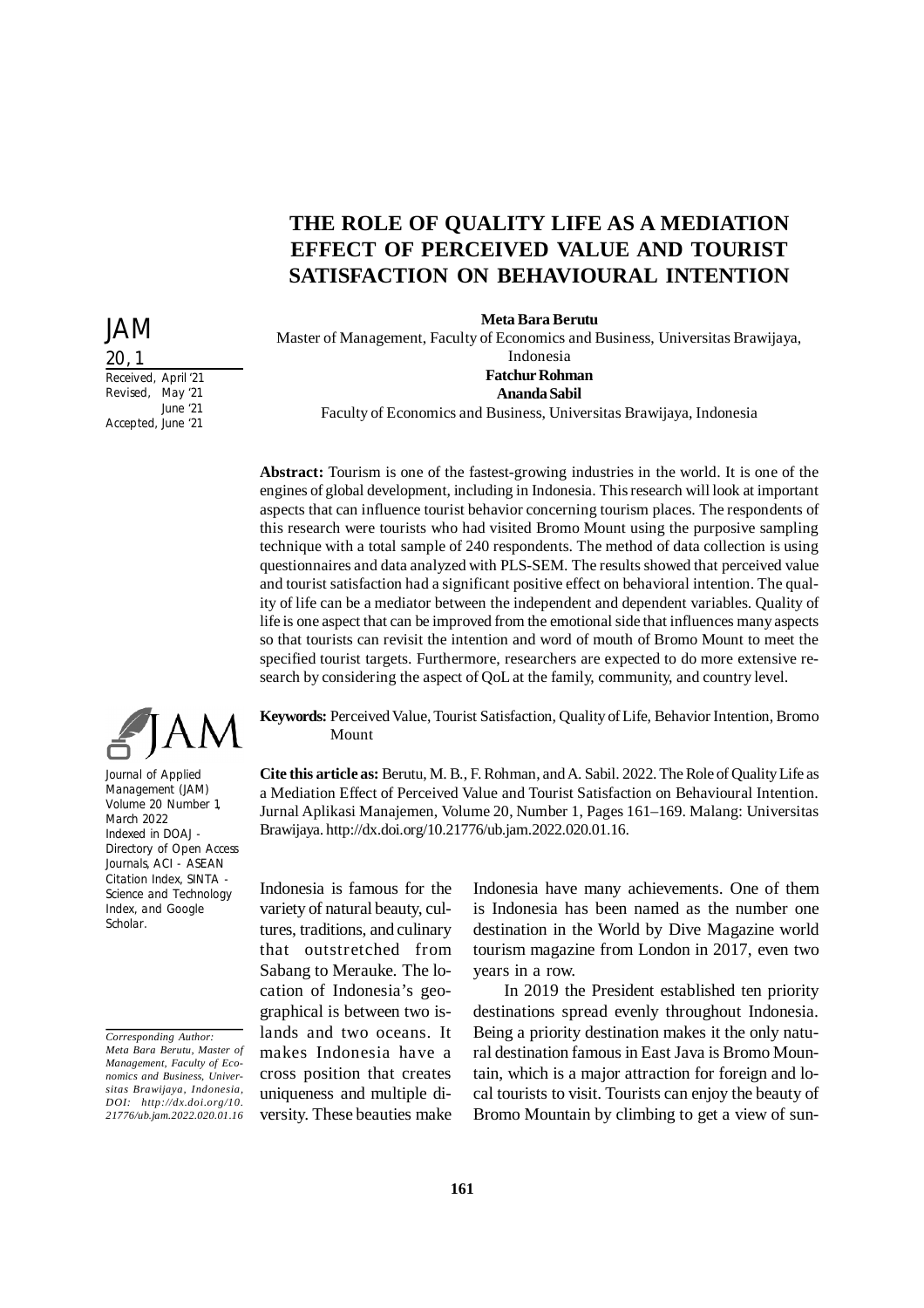#### **Meta Bara Berutu, Fatchur Rohman, Ananda Sabil**

rise and sunset, beautiful craters, and an expanse of sand by riding a horse. That certainly can give a valuable experience blending with nature for tourists who enjoy it, unwind from everyday life, or look for inspiration.

The previous theory state that the last goal of a marketing strategy is when it reaches satisfaction at the highest point, but now the behavioral intention be a predictor of performance better than only achieving the highest satisfaction (Chi and Qu. 2008).

Several studies said that relationship between behavioral intention, perceived value, and satisfaction. Analysis of this relationship reveals that perceived value and satisfaction are better predictors of behavioral intention (He and Song, 2009). Therefore the several research has shifted and focused more on perceived value (Gale, 1994) than comparing alternatives in the market by relying on quality only.

Robinson (2017) explains that vacations can reduce stress and improve mood by staying away from activities and environments associated with stress and anxiety. That is because vacations and recreational activities lead to a more positive outlook. That is, of course, very reasonable, considering that holidays positively impact one's mental health. This background makes the tourism industry grow better and rarely leaves its fans.

The step to improve tourist satisfaction are usually related to service quality. Dissatisfaction occurs because of the gap between expectations and service performance. It is happening because of the inability of the approach to explain the meaning of tourism and the inability to explain the emotional dimensions of tourist satisfaction (Filep, 2016). Instead of service quality, this approach looks at satisfaction in terms of happiness and quality of life, traveling. Pearce (2007) stated that tourism is seen as an essential tool to improve the quality of life of tourists and as a creator of positive and satisfying experiences. Tourists will feel satisfied if the service is in line with expectations. one of them is the fulfillment of the emotional dimension that can improve the quality of life.

# **LITERATURE REVIEW Tourism**

According to the Law of the Republic of Indonesia No. 10 of 2009 concerning tourism states that tourism is a variety of tour activities and supported by various facilities and also services provided by the community, entrepreneurs, government, and local governments. Thus tourism can be interpreted as a full journey. That is departing from a place, heading and stopping, coming to some places, and back to the beginning place.

# **Perceived Value**

Perceived value in the context of tourism is the tourist receives, chooses, and interprets destination information based on various experiences to create a picture about the value of experience (Prebensen et al., 2013). Giving more value to customers compared with those carried out by competitors is a clear goal of each organization as a tool to achieve company goals. To capture the essence of perceived value, a measure of expenditure value must be more than a functional utility. Sweeney and Soutar (2001) divide functional value into quality and price by developing the PERCIVAL (Perceived value model) that is the functional value (quality/performance value), functional value (price/value of money), emotional value, and social value.

# **Tourist Satisfaction**

Tourist satisfaction at tourist destinations results from many aspects, such as their perceptions of experienced product elements and their expectations before and during the trip. Tourists who are satisfied will tend to communicate their positive experiences to others (word of mouth) and they tend to buy products repeatedly (repurchase intention) (Kozak and Rimmington 2000). People go on vacation to fulfill one or several of their needs. Researchers categorized tourism satisfaction in terms of three main theoretical perspectives: (1) situational theory, (2) disposition theory, and (3) interactive theory. The situational theory of tourist satisfaction focuses on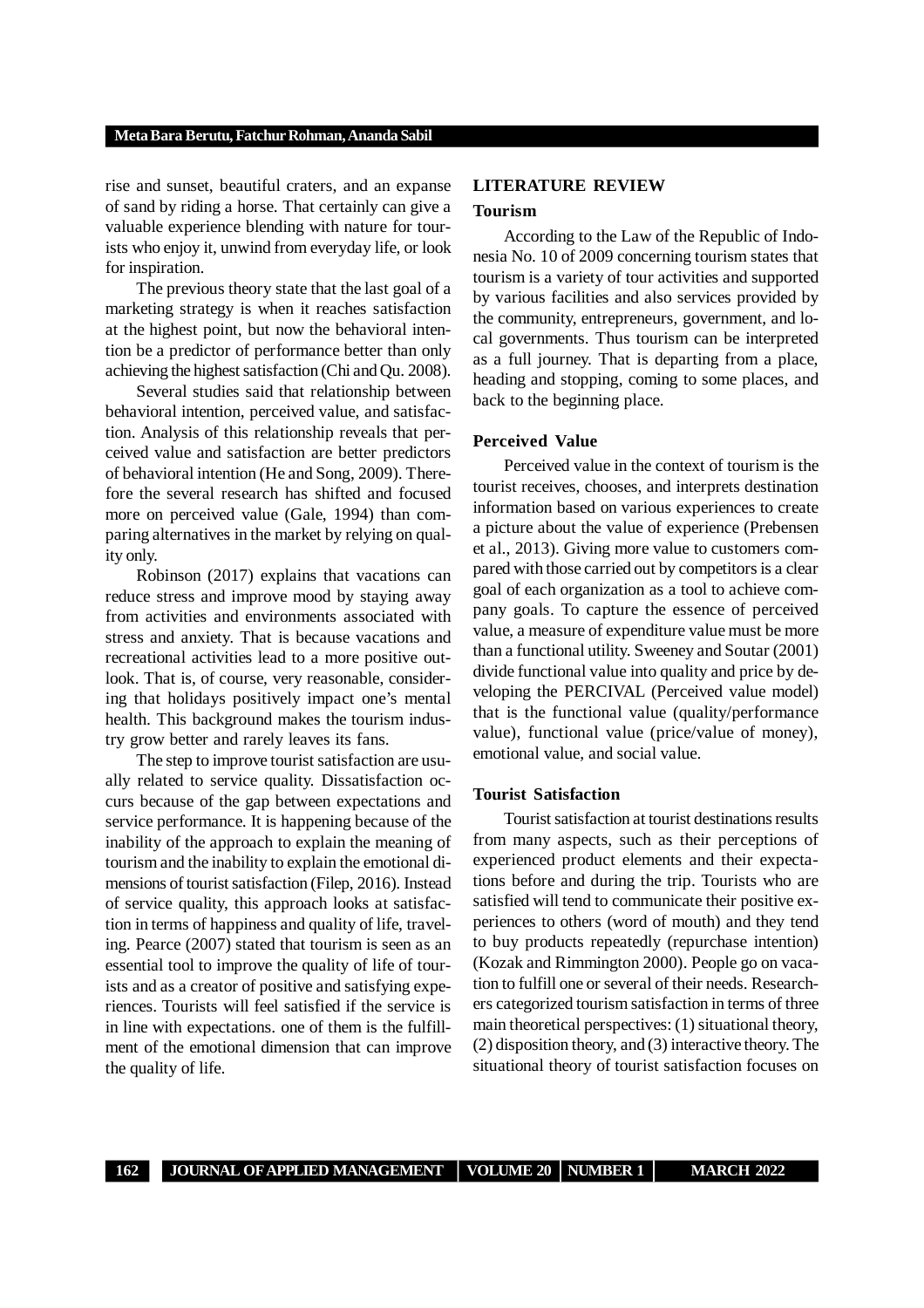satisfaction with service aspects (Neal and Gursoy 2008).

### **Quality of Life**

Many studies show the positive effects between vacation and reduced stress levels, achieving a higher level of happiness or greater satisfaction with life (De Bloom et al., 2013). Visitors feel the impact of tourism which is more positive in their quality of life, is different from others in some materials such as a motivation to travel, group travel, interaction with local residents, and satisfaction with travel.

#### **Behavioral Intention**

Schiffman and Kanuk (2010) stated that behavioral intention is the frequency of purchases or the proportion of total purchases from buyers who are loyal to a particular brand. Customers satisfaction can influence the behavior of high or low customer intentions depending on how much the customer feels. Understanding consumer behavior will facilitate management in efforts to develop products or services based on the requirement and desires of consumers. Consumers' desire to behave is often based on the possibility of action to be taken next. Two indicators used by this research are revisited intention and positive WOM.

# **HYPOTHESIS DEVELOPMENT**

# **The Effect of Perceived Value (PE) on Behavioral Intention (BI)**

Bajs (2015) stated that tourists feel in Dubrovnik's perceived value is that the physical condition of a beautiful tourist place and emotional experiences can influence the behavioral intention of tourists who visit. Gill et al. (2016) stated that perceived value could increase behavioral intention when the price of wine is lower or improve the quality of the wine itself. Thus, the first hypothesis from this research is:

H1: *perceived value* has a significant positive effect on behavioral intention

# **The Effect of Tourist Satisfaction (TS) on Behavioral Intention (BI)**

Pizam et al. (1978) have defined tourist satisfaction as the result of a comparison between tourists' experience at the destination place that they have visited and their expectations that can influence behavioral intention. Thus the second hypothesis in this study is:

H2: *Tourist satisfaction* has a significant positive effect on behavioral intention

# **The Effect of Perceived Value (PE) on Quality of Life (QoL)**

According to Bolton and Drew (1991), perceived value is an overall evaluation of customer service that represents the relationship between cognitive elements such as quality and feel. Sheth et al. (1991) stated that emotional, social, economic value and quality need to establish the perceived value from a service that is given. QoL is an aspect that influences the emotional side of tourists. Thus the third hypothesis in this study is:

H3*: perceived value* has a significant effect on *the quality of life*

# **The Effect of Tourist Satisfaction (TS) on Quality of Life (QoL)**

Kim et al. (2015) stated that people who increase their participation in various tourism activities would increase their quality of life. It is appropriate with research conducted by Neal et al. (2004) satisfaction with tourism services contributes to the overall life quality of tourists. Thus the fourth hypothesis in this study is:

H4: *Tourist satisfaction* has a significant positive effect on *the quality of life*

# **The Effect of Quality of Life (QoL) on Behavioral Intention (BI)**

Pleasure and satisfaction of work are meanings of quality of life. Satisfaction with family, social life, leisure and recreation, health, work, finance,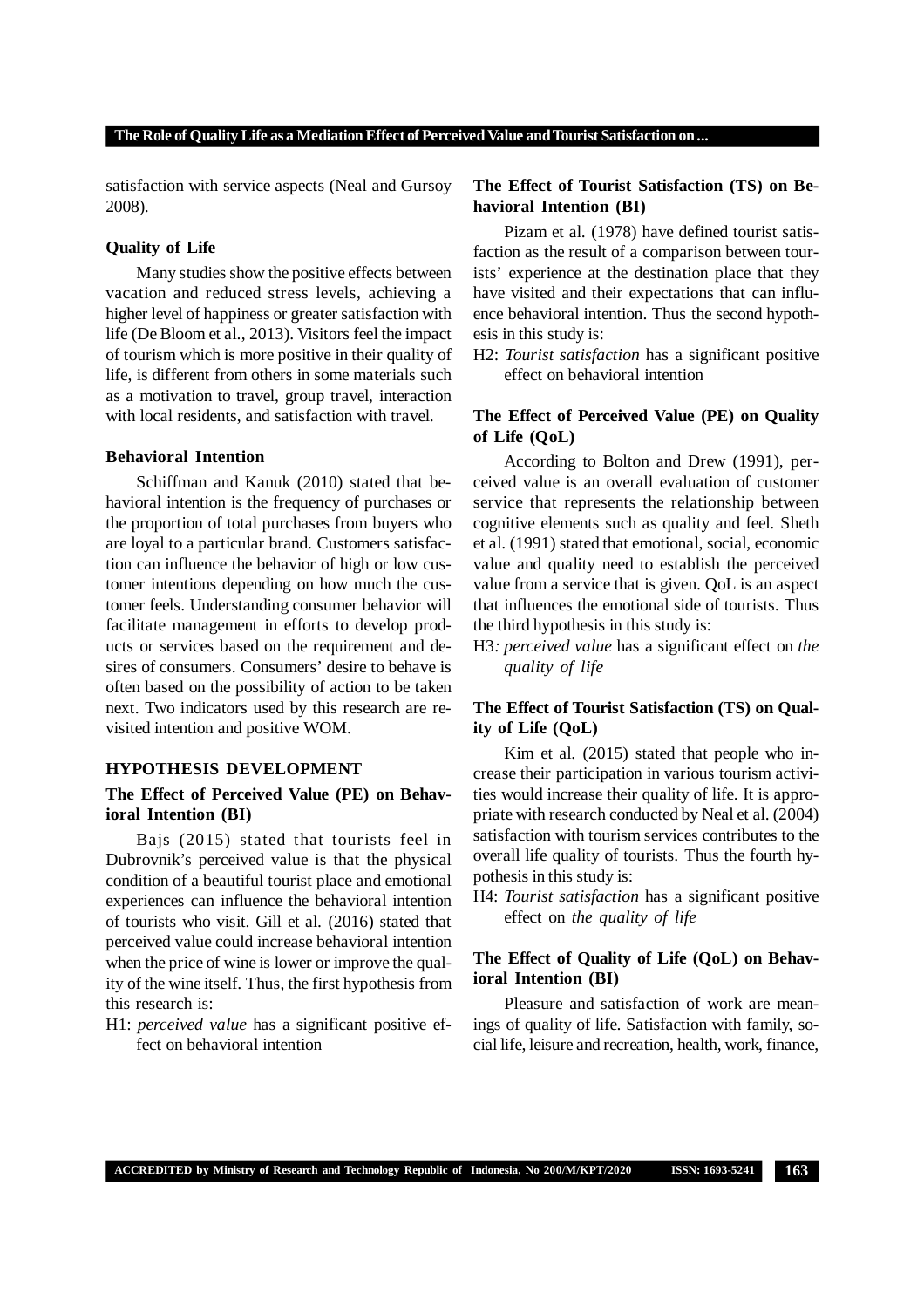#### **Meta Bara Berutu, Fatchur Rohman, Ananda Sabil**

and travel are influence the overall quality of life. Kim et al. (2015) showed that the satisfaction of tourist experiences would influence the satisfaction of life with recreation. Recreation life then will influence a person's feelings of well-being (quality of life) to produce the intention to revisit. Thus the fifth hypothesis in this study is:

H5: Quality of life has a significant positive effect on behavioral intention

# **The Effect of Perceived Value on Behavior Intention with Mediation Quality of Life**

The previous research has proven that perceived value has a significant effect on behavioral intention, as the research conducted by Gill et al. (2007), Ryu et al. (2008), Chen and Chen (2010), Jin et al. (2013). The other research conducted by Andereck and Nyaupane (2011) proved that perceived value influences the quality of life. The quality of life fulfill the requirement to test as a mediation variable in the relationship of perceived value and behavioral intention, so the sixth hypothesis proposed in this research is:

H6: Quality of life mediates the relationship between perceived value and behavioral intention

# **The Effect of Tourist Satisfaction on The Behavioral Intention with Mediation Quality of Life**

Kim et al. (2015), Meng et al. (2011), and Wu and Li (2015) stated that tourist satisfaction could influence behavioral intention. Besides that, tourist satisfaction is also proven to influence the quality of life, such as the research conducted by Kim et al. (2015) and Jeong and Seo (2013). Based on the result and also an explanation about mediation variable by Baron and Kenny (1986), the quality of life fulfill the requirement for testing as a mediation variable in the relationship of tourist satisfaction to behavioral intention, so the seventh hypothesis proposed in this research is:

H7: Quality of life mediates the relationship between tourist satisfaction and behavioral intention

# **Conceptual Framework of The Research**

Analysis of the relationship between the concept of perceived value, satisfaction, quality of life, and behavioral intention finds that perceived value is often prominent and the main determinant that has produced satisfaction and behavioral intention. In this case, the tour's perceived value is that a tourist will estimate the value based on the difference between the perceived benefits and the costs from the offer given. The material such as a natural environment, a culture, historical heritage, accommodation, service provider behavior can be decisive in the definition of tourism place. In the process of evaluating the perceived value of a goal, emotional benefits can be the most important because the case can be an influence of visit and satisfaction through the factors such as enjoyment, relaxation, the opportunity to experience something new that can be called a quality of life (Sanchez-Franco et al., 2009). Lee et al. (2011) concluded that aspects of emotional value have a stronger influence on satisfaction and behavioral intention than functional aspects.



**Figure 1. Research Conceptual Framework**

**164 JOURNAL OF APPLIED MANAGEMENT VOLUME 20 NUMBER 1 MARCH 2022**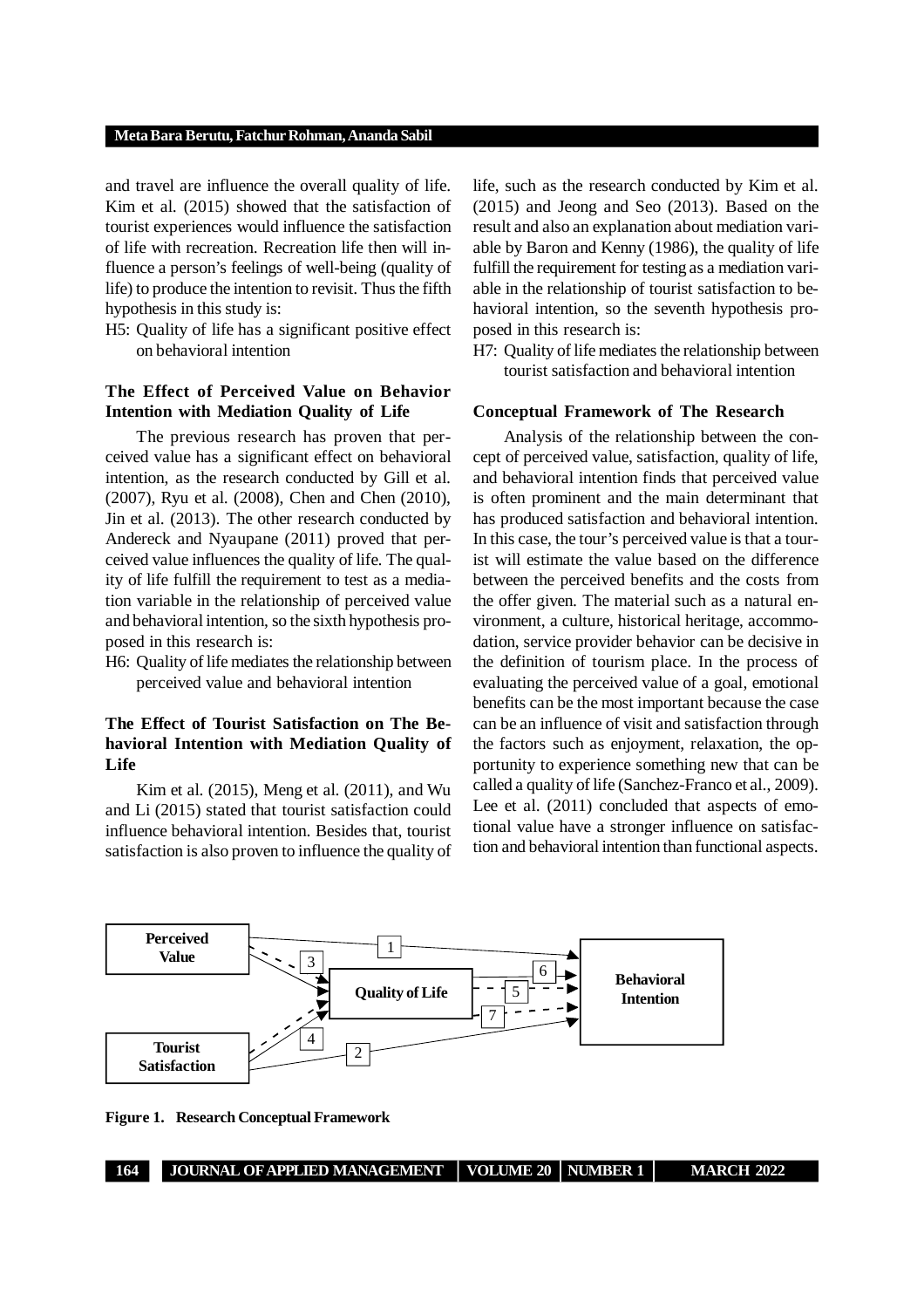Based on the background, objectives, research benefits, literature review, as well as previous research from this research, the researcher can form the framework of the research concept described in Figure 1.

# **METHOD**

In this research, researchers used a quantitative research type. The type of research used is explanatory. The population in this research is infinite. The population is all tourists located in Indonesia. The researchers used 240 samples using a questionnaire collected for three weeks by distributing questionnaires online on google form and offline by distributing questionnaires directly to tourists who are in Bromo Mountain. Question items were distributed as many as 24 items with a composition of perceived value (four items), tourist satisfaction (three items), quality of life (eleven items), and behavioral intention (four items). The questionnaire measurement scale uses a Likert scale (score 1-5) which is one meaning strongly disagree to 5 strongly agree. The sampling technique in this study used a purposive sampling technique. That taking into consideration a minimum age of 20 to 35 years, due to age range, it is included in the millennial generation who likes travel to statements (Kasali, 2017) in disruption and individuals who have toured Bromo Mountain refer to the definition of behavioral intention according to Schiffman and Kanuk (2010). Data analysis techniques in this research used SmartPLS 3.0. This research was divided into respondents where are province respondent, gender, type of work, marital status, age, and a total of visits.

### **RESULTS**

#### **Characteristic of Respondent**

From 240 respondents, percentage province East Java the research was 177 (74%), women dominated the research was students dominated 132 (54%), the type of work was 99 (41%), the marital status of single dominated research was 208 (87%), and a total of visits the Bromo Mountain in one time was 108 (45%).

# **Evaluation of Measurement Model (Outer Model)**

From the whole test, all items had a loading factor value > 0.6, composite output reliability value > 0.7, and Cronbach's Alpha> 0.6, AVE value> 0.5. Thus, it can be concluded that all research items are valid and reliable. In contrast, the discriminant validity evaluation was conducted by looking at the cross-loading value and showing good discriminant validity.

#### **Evaluation of Structural Model (Inner Model)**

This research showed that perceived value, tourist satisfaction, quality of life, and behavioral intention were 81.9%, while the remaining 18.1% were contributions of other variables that were not discussed in this research.

#### **Hypothesis Test Results**

Hypothesis testing is a bootstrapping process. The results can be seen in the result for inner weight output. Hypothesis testing is done to determine the relationship between latent variables directly or indirectly.

| Hubungan Variabel           | <b>Koefisien Jalur</b> | <i>p</i> -value | t-statistik | <b>Conclusion</b> |
|-----------------------------|------------------------|-----------------|-------------|-------------------|
| $PV \rightarrow BI$         | 0.229                  | 0.001           | 3.445       | Significant       |
| $TS \rightarrow BI$         | 0.536                  | 0.000           | 7.973       | Significant       |
| $QoL \rightarrow BI$        | 0.421                  | 0.000           | 6.122       | significant       |
| $PV \rightarrow QoL$        | 0.281                  | 0.000           | 4.947       | Significant       |
| $TS \rightarrow \text{QoL}$ | 0.567                  | 0.000           | 10.128      | Significant       |

#### **Tabel 1. Direct Effect Testing Results**

Source: Data, Processed (2020)

**ACCREDITED by Ministry of Research and Technology Republic of Indonesia, No 200/M/KPT/2020 ISSN: 1693-5241 165**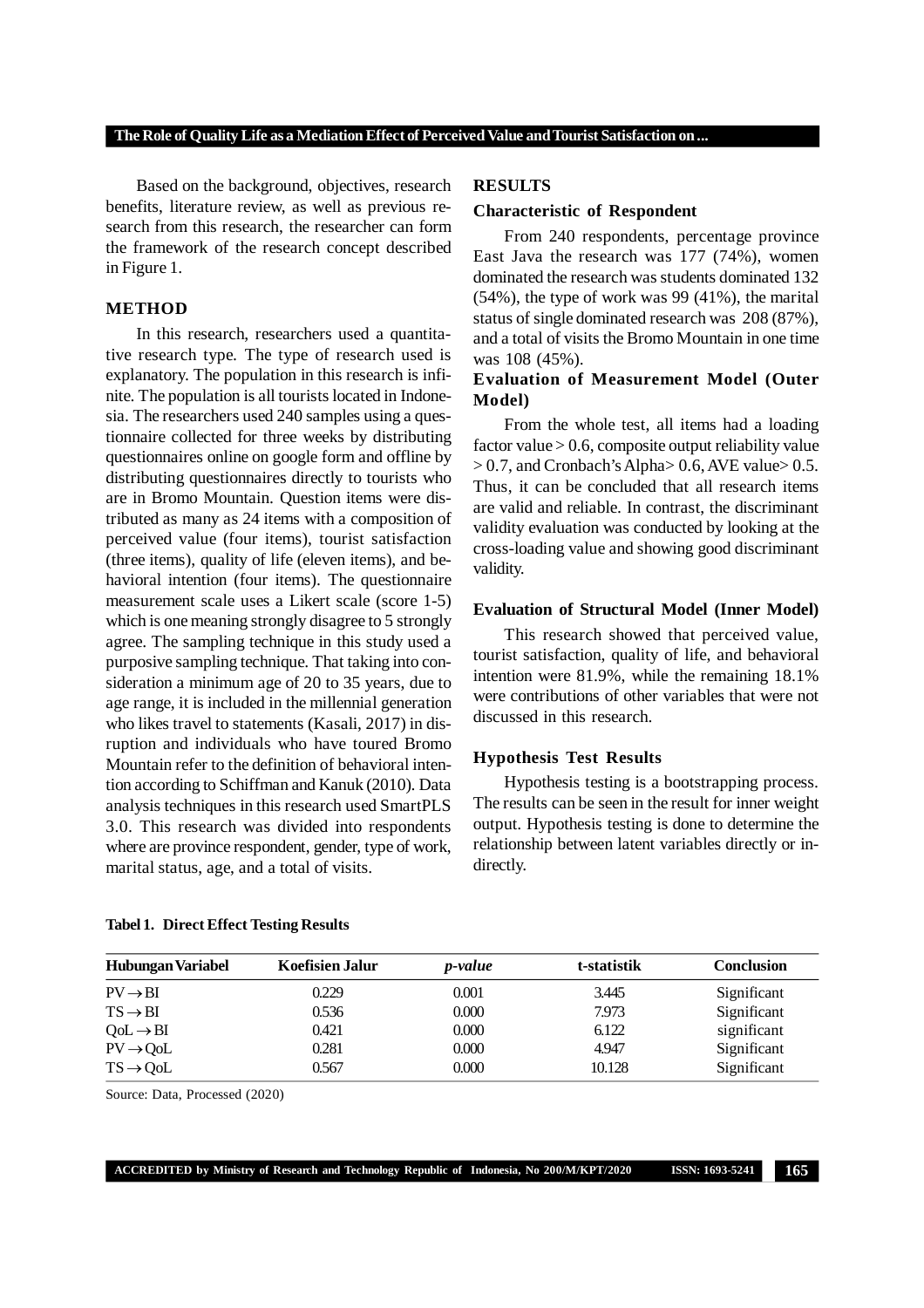#### **Meta Bara Berutu, Fatchur Rohman, Ananda Sabil**

| <b>HubunganVariabel</b>                           | Koefisien Jalur Tidak Langsung | <i>v</i> -value | t-statistik | <b>Conclusion</b> |
|---------------------------------------------------|--------------------------------|-----------------|-------------|-------------------|
| $PV \rightarrow \text{OoL} \rightarrow \text{BI}$ | 0.118                          | 0.000           | 3.586       | Partial Mediating |
| $TS \rightarrow \text{OoL} \rightarrow \text{BI}$ | 0.239                          | 0.000           | 5.459       | Partial Mediating |

**Table 2. Indirect Influence Test Results**

Source: Data, Processed (2020)

#### **Direct Effect Results**

The relationship for a variable is significant if the t-statistic value is greater than 1.96 at the 5% significance level and the p-value is greater than 0.05. The results of the test analysis can directly be seen in Table 1.

# **Indirect Effect Testing**

Testing the indirect effect is one variable to another through an intermediary called by mediating variable. The results of the testing analysis for indirect effects are presented in Table 2.

#### **DISCUSSION**

The study found that perceived value has a significant positive effect on behavioral intention. It means that the higher consumers' perceived value will increase the desire of tourists to visit again. It is supported by Duman and Mattila (2005), Gill et al. (2007), Chen and Chen (2010), and Bajs (2015) explained that the experience of tourists very depends on the perception of the value offered. Based on the loading factor value, it is known that experience is the most dominant indicator in the form of perceived value. Experience is an essential source of value creation. That includes a combination of economic strength and psychological condition. Affordable prices and a good experience will be obtained when tourists are satisfied with healthy sensations. The need for tourists' self-realization is fulfilled, such as loss of stress over-saturated daily life, re-excited to live daily life, and so on. If a trip to Bromo Mount can increase the values that have by tourists, tourists of Bromo Mount will get more benefits that can affect tourist behavior in the future.

This research shows that tourist satisfaction has a positive and significant effect on behavioral inten-

tion. The greater influence of tourist satisfaction is tourists' feelings, the greater the behavioral intention in the future. Several previous research by Baker and Crompton (2000), Zabkar et al. (2010), Ismail et al. (2015), Park et al. (2018) provided the result that can support the result of this research. Service quality is in line with expectations on internal factors such as a clean tourist place, clear sources of information, a natural condition that still maintains authenticity, a friendly tourism manager, responsive help center. These factors are provided satisfaction for tourism places that must be maintained and preserved together, between manager and tourist.

The result of measure this research concluded that the perceived value has a significant and positive effect on the quality of life. It means that if the tourist satisfaction is improved by excellent quality service, behavioral intention to visit again will also increase. Tourism that has the experience will tend to positively impact the psychological realm (Carneiro and Eusébio, 2011). QoL is a perceived satisfaction in several areas of life by considering their needs and expectations. The tourists feel the impact from tourism that more positive in their lives. QoL is a perceived satisfaction in several areas of life by considering their needs and expectations. In this research, QoL focuses on objective indicators that focus on the social (age, income, and crime rates) and measure quality subjective in the form of positive experiences that felt by individuals Costanza et al. (2007). Positive experiences are important sources of value creation, such as excitement, psychological happiness associated with well-being, or hedonic feelings that are formed (Seligman, 2002) and based on sensations from the feeling of realtime happiness (Sirgy et al. 2016).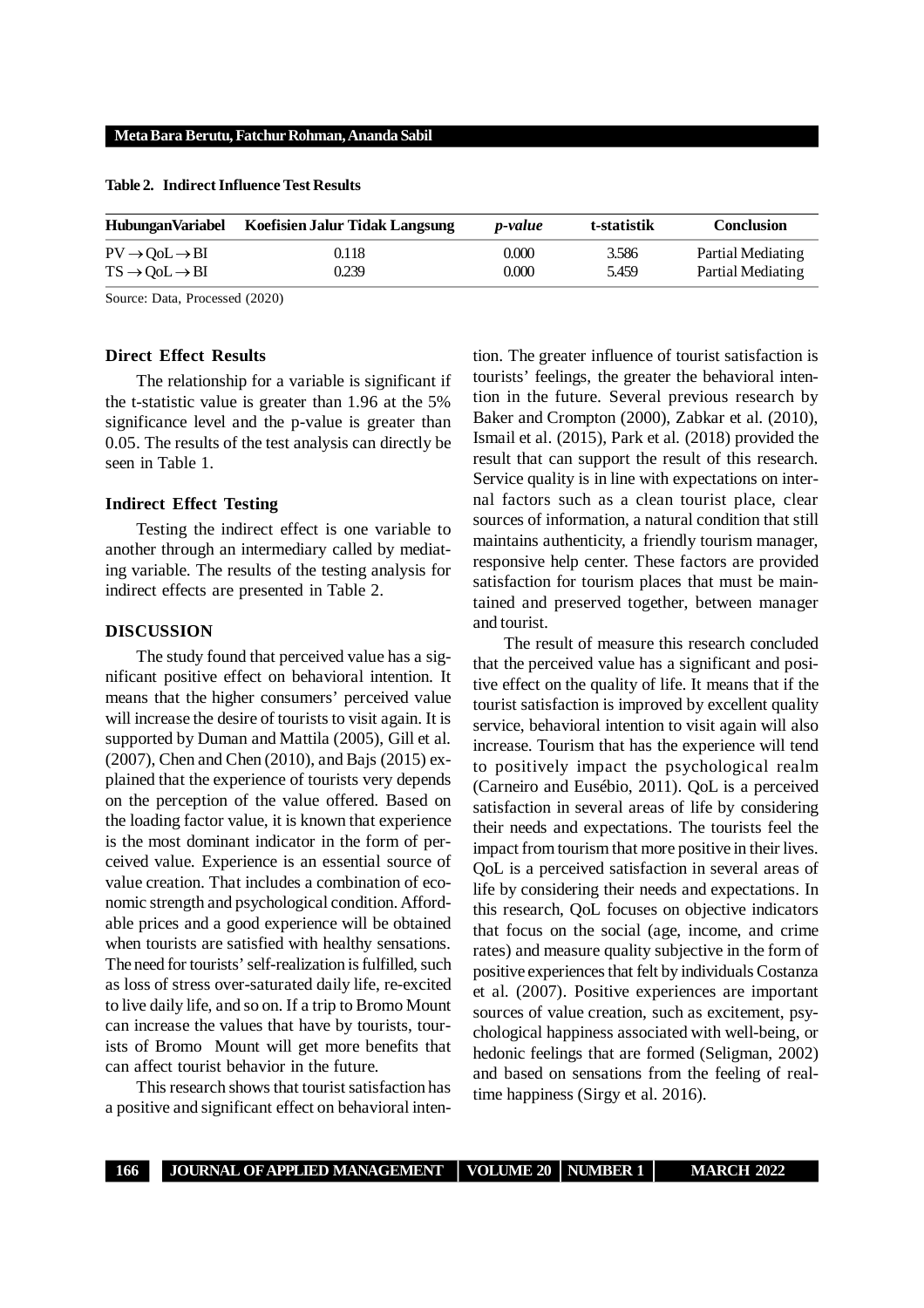This research concluded that tourist satisfaction has a positive and significant effect on the quality of life. According to leading psychologist Seligman (2002), three core elements of human happiness: positive emotions (experience and enjoy happiness), involvement (loss of self in interesting activities), and meaning (participating in meaningful activities). Furthermore, this study shows tourist satisfaction by representing good service quality at Mount Bromo. Those are free of waste tourist sites, clean air conditions, friendly tour managers, and pleasant destinations, thereby providing positive emotions and interesting interactions with other tourists who visit Mount Bromo. That is reflected in Quality of Life.

This research shows the effect of quality of life on a behavioral intention that is significant and positive inappropriate with research by Lee and Tideswell (2005). A pleasant destination by feeling positive emotions in the tourism place can influence a tourist's behavioral intention. It influences the perspective of tourist places. Tourists assume that the place can be a destination again to get life satisfaction. The capacity to experience happiness, interest, satisfaction, and love can be interpreted as a basic human power to produce many interrelated benefits in life (Fredrickson, 2000). Besides that, positive emotion can be used to optimize psychological and physical function. For this reason, this study says that traveling with a high Quality of Life can reduce stress levels and fatigue from boring routines. Respondents of this study, on average, agreed that a return visit to Mount Bromo was influenced by a pleasant destination which was reflected in the quality of life. It makes tourists feel that the trip to Mount Bromo provides a pleasant destination. Therefore they feel very happy, comfortable with the environment, good interaction with other tourists, reduce stress by traveling to Mount Bromo.

Based on the results of data analysis conducted in this research, it was found that quality of life mediated (partial mediation) on the relationship of influence values that feeling in behavioral intention. This study concludes that the perception of value reflected by a good experience is sufficient to directly affect return visits which are reflected by

behavioral intentions because it includes positive emotions obtained in the experience. Even when the quality of life reflects pleasurable goals, it can also influence the indirect relationship between perceived value and behavioral intentions. Following the loading factor value, the perceived value shows that experience has a dominant value. A good experience in traveling to Mount Bromo gives tourists a pleasant feeling. Pleasant goals reflect the quality of life because they are related to Maslow's hierarchy of needs. One of which is the fulfillment of selfesteem through values that build and result in behavioral intentions.

Based on the results of data analysis in this research, it was found that quality of life mediated partially (partial mediation) on the relationship between the influence of tourist satisfaction on behavioral intention. Mount Bromo, which provides quality service following expectations, can provide satisfaction so that emotional perception can increase the QoL of tourists during their visit. In the sector of tourism, the benefits of emotional function are more important than the benefits of physiological functions. Besides that, the positive emotions are supported by conditions of a comfortable, safe, and good social environment. A good experience can influence the behavioral intention of tourists to revisit a tourist place and do word of mouth.

#### **CONCLUSIONS**

Perceived value and tourist satisfaction are proven to affect the quality of life and behavioral intention. Providing good quality service with the hope of visiting a certain place can satisfy the tourist and improve Quality of Life and the variety of layers of their lives. The quality model believes that quality service is the main factor in generating Quality of Life for tourists that involve positive emotion (happiness, comfort, disruption, and romance) so that future behavior can occur. Besides that, quality of life can mediate the influence of perceived value and tourist satisfaction on behavioral intention. Perceptions about tour places that exceed expectations will give tourists satisfaction, especially if it is appropriate with personal characteristics and tourism place so that the behavioral intention will increase.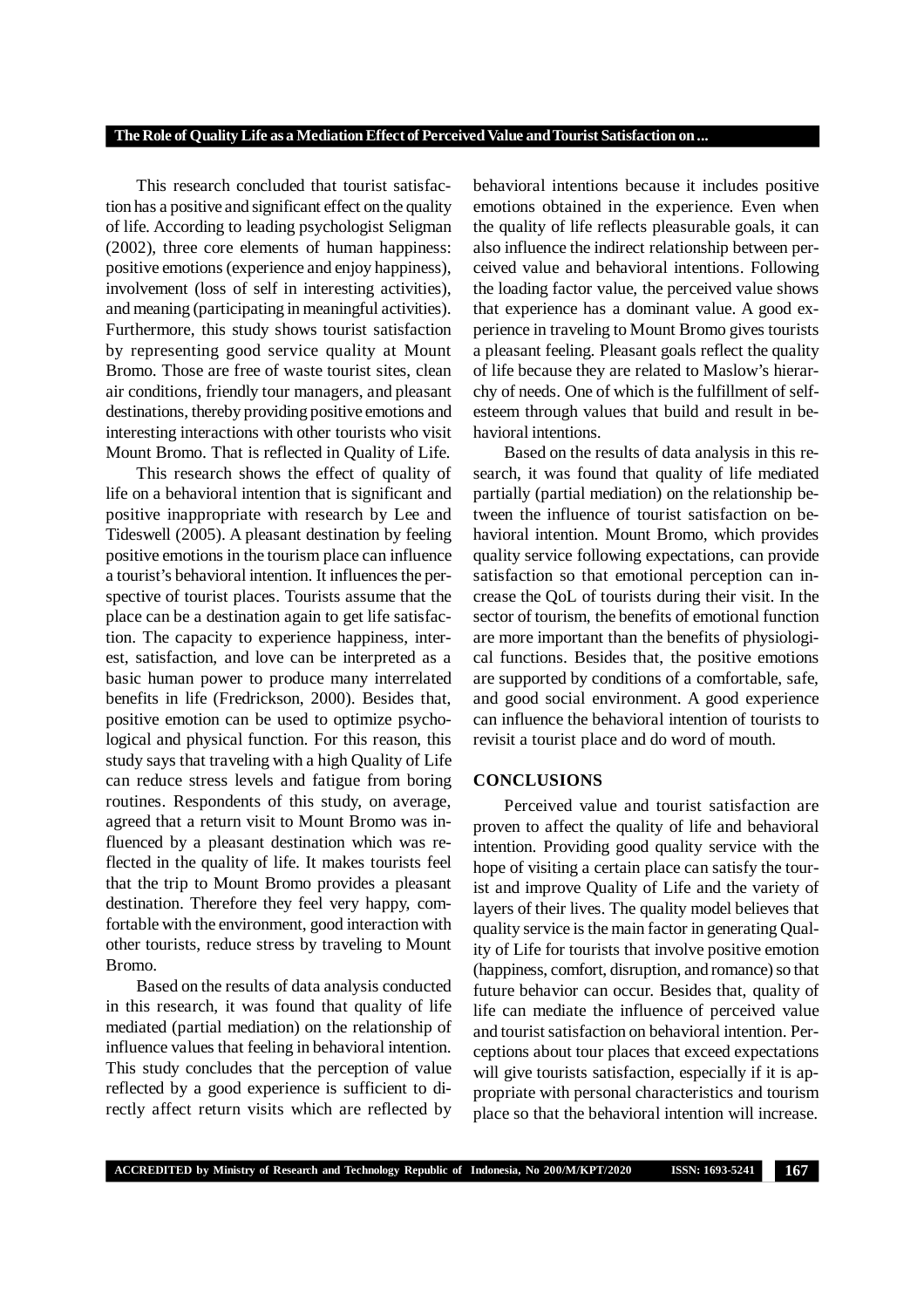#### **RECOMMENDATIONS**

Natural conditions that are still original must keep maintained together between managers and tourists and establish good relations with the local government. Besides that, providers of tourism travel must also provide additional quality services that can increase value. Furthermore, this research can expand knowledge in objects by developing various analyses at the level of family, community, and country, especially on the Quality of Live variable and considering the original culture and the context of the visit, such as whether the visit is personal or group desire.

### **REFERENCE**

- Andereck, K. L. and G. P. Nyaupane. 2011. *Exploring the Nature of Tourism and Quality of Life Perceptions among Residents*. Journal of Travel Research 50(3): 248-260.
- Bajs, Irena Pandža. 2015. *Tourist Perceived Value, Relationship to Satisfaction, and Behavioral Intentions: The Example of the Croatian Tourist Destination Dubrovnik.* Journal of Travel Research, Vol. 54(1) 122 – 134.
- Baker, D. A. and Crompton, J. L. 2000. *Quality, Satisfaction, and Behavioral Intentions*. Annals of Tourism Research, 27(3), 785–804.
- Baron, R. M. and Kenny, D. A. 1986. *The Moderator– Mediator Variable Distinction in Social Psychological Research: Conceptual, Strategic, and Statistical Considerations*. Journal of personality and social psychology, 51(6), 1173.
- Bolton, R. N. and Drew, J.H. 1991. *A Longitudinal Analysis of The Impact of Service Changes on Customer Attitudes*. Journal of Marketing, Vol. 55.
- Carneiro, Maria and Eusébio, C. 2011. *Segmentation of The Tourism Market Using the Impact of Tourism on Quality of Life*. Tourism and Management Studies. 7. 91-100.
- Chen, C. F. and Chen, F. S. 2010. *Experience Quality, Perceived Value, Satisfaction and Behavioral Intentions for Heritage Tourists*. Tourism Management, 31, 29-35.
- Chi, C. and Qu, H. 2008. *Examining Structural Relationship of Destination Image, Tourist Satisfaction, and Destination Loyalty: An Integrated Approach*. Tourism Management, 29, 624–636.

Costanza, R., Fisher, B., Ali, S., Beer, C., Bond, L.,

Boumans, R., Danigelis, N., Dickinson, J., Elliott, C., Farley, J., Gayer, D., Glenn, L., Hudspeth, T., Mahoney, D., McCahill, L., Mcintosh, B., Reed, B., Rizvi, S., Rizzo, D., and Snapp, R. 2007. *Quality of Life: An Approach Integrating Opportunities, Human Needs, And Subjective Well-Being*. Ecological Economics. 61. 267-276. 10.1016/j.ecolecon.2006. 02.023.

- De Bloom, J., Geurts, S. A. E. and Kompier, M. A. J. 2013. *Vacation (After-) Effects on Employee Health and Well-Being, and the Role of Vacation Activities, Experiences, and Sleep*. J Happiness Stud 14, 613– 633 (2013). https://doi.org/10.1007/s10902-012-9345- 3.
- Duman, T. and Mattila, A. S. 2005. *The Role of Affective Factors on Perceived Cruise Vacation Value*, 26, 311–323. https://doi.org/10.1016/j.tourman.2003. 11.014.
- Filep, Sebastian. 2016. *Linking Tourist Satisfaction to Happiness and Quality of Life.* Best en Think Tank VIII.
- Fredrickson, B. L. 2000. *Cultivating Positive Emotions to Optimize Health and Well-Being*. Prevention and Treatment, 3(1), Article 1. https://doi.org/10.1037/ 1522-3736.3.1.31a.
- Gale, B. 1994. Managing Customer Value. New York: *Prentice The Free Press.*
- Gill, D., B. Byslma, and R. Ouschan. 2007. *Customer Perceived Value in A Cellar Door Visit: The Impact on Behavioural Intentions.* International Journal of Wine Business Research, Vol. 19 Iss 4 pp. 257 – 275.
- He, Y and Song, H. 2009. *A Mediation Model of Tourists Repurchase Intentions for Packaged Tour Services*. Journal of Travel Research, 47(3), 317–331. https:// doi.org/10.1177/0047287508321206.
- Ismail, Mohd Noor Ismawi., Hanafiah, Mohd Hafiz., Aminuddin, Norliza., and Mustafa, Norazah. 2015. *Community-Based Homestay Service Quality, Visitor Satisfaction, and Behavioral Intention*. Procedia - Social and Behavioral Sciences 222 (2016)  $398 - 405$ .
- Jeong, Jihye and Seo, Sunhee. 2014. *Importance of Satisfaction with Food for Older Adults' Quality of Life*. British Food Journal, Vol. 116 No. 8, p. 1276- 1290.
- Jin, N., Lee, S., and Lee, H. 2013. *The Effect of Experience Quality on Perceived Value, Satisfaction, Image and Behavioral Intention of Water Park Patrons: New versus Repeat Visitors*. International Journal of Tourism Research, Int. J.